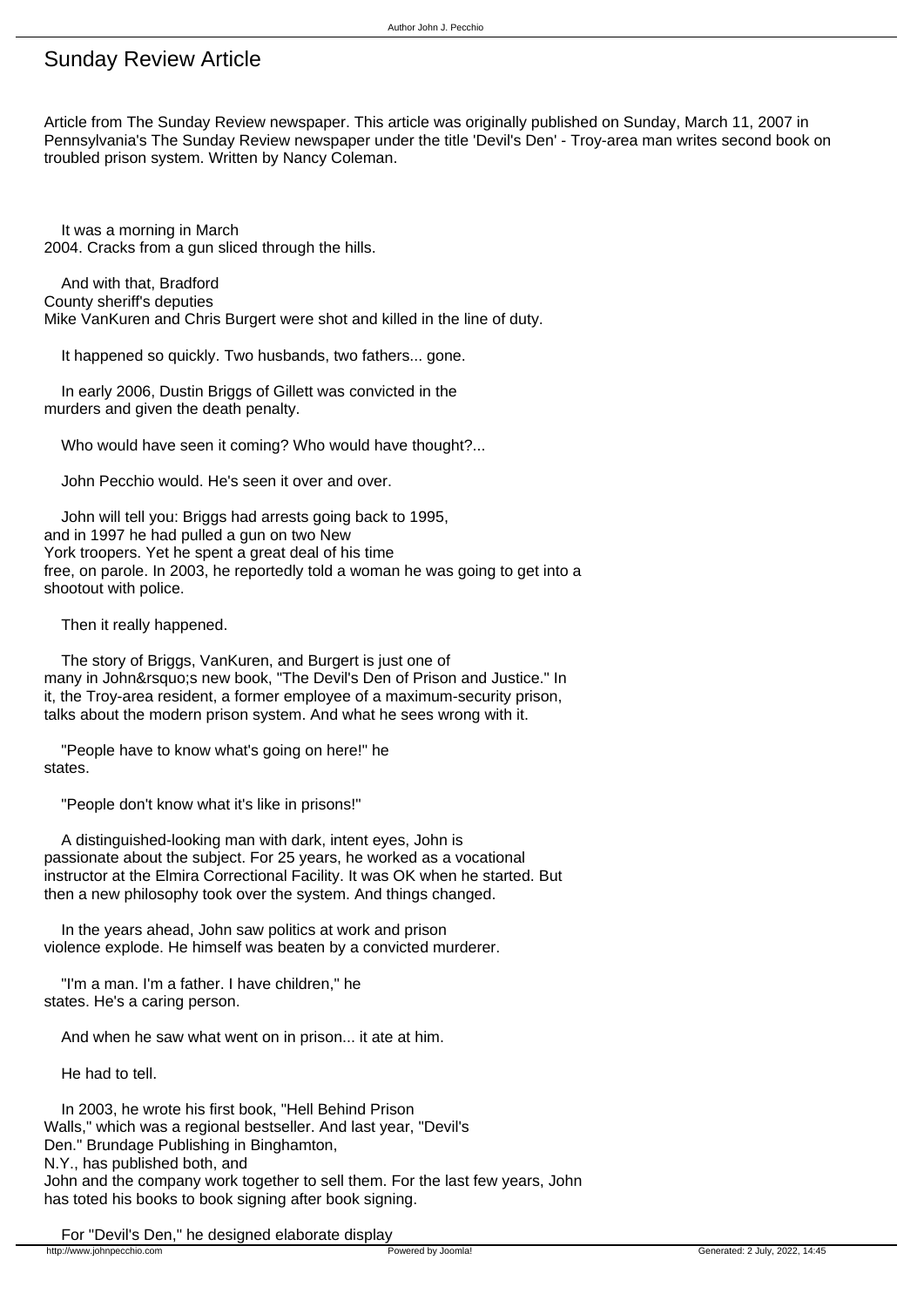boards to take along, to attract the eye, inform the mind... and startle the soul.

 You have the Plexiglas knives on display (made secretly by prisoners). Weapons for stabbing, hitting, cutting, made from magazines, pens, a toothbrush, a hair brush, a razor blade, a tuna fish can lid. Photos of scars on men's scalps. Handcuffs. Book covers. Newspaper articles ("Female prison worker attacked," "Inmate gets life," ...) Short pieces John wrote (like "The Criminal Mind Never Sleeps").

What happened?

The brochure for John's new book explains:

 "Society started building prisons in the 16th century with the main concept being lawful detainment. As the centuries passed, so did the purpose of advancing prison reform. By the 19th century our prisons began focusing on education, vocational, and industrial learning programs. Administrative leaders took charge, along with the prison guards that were the backbone of the prison system, enforcing strict discipline, which made prisons a lot safer to work in." Inmates came out "with a more productive outlook on life."

 Zebulon Brockway first superintendent at the Elmira Reformatory, in the late 1800s, is called a "master warden" who set up a good, military-style discipline system and "introduced the first academic, vocational and industrial programs that are still being used today in many federal and state prisons."

 But in 1969, things changed. "Lawmakers and politicians pressured prison leaders to take a well-run prison system and turn it into a nightmare from hell," the brochure reads. "They began experimenting for a better reform system, and started by passing more humanitarian laws." Those laws aimed to protect prisoners' rights, it says, "without knowing the impact those laws were going to have on prisons and society." The results? Those "rights" were valued above all else. Employee morale dropped. Guards, now called "correctional officers," became "glorified babysitting robots." Also, "Along with civilian staff, they lived in fear of inmates. ...Prison staffs were being reprimanded or fired by their superiors on an inmate's word." It could be for violating rights, for "using too much physical force in breaking up inmates fighting and/or when using to much physical force when protecting themselves from violent inmates...&rdquo:

 "Criminals serving life in prisons will develop a lack of remorse for human life, and many end up acting like prehistoric man existing al over again."

 In the brochure, John also takes aim at the court system: "in Annapolis, Md., in a court of law, Judge Pamela L. North in October of 2006, was listening to a death-penalty case where an inmate serving 100 years for horrific crimes, had stabbed to death another inmate at his prison with a dangerous weapon."

 ("Guards can't protect you in prison," John insists.)

 North reportedly said: "A prisoner who thinks he is in danger has a right to carry a weapon."

John writes that her statement showed "the lack of knowledge she has of prison life."

 - "The recidivism rate" (prisoners who are released then return to jail) "from all federal and state prisons: 67 percent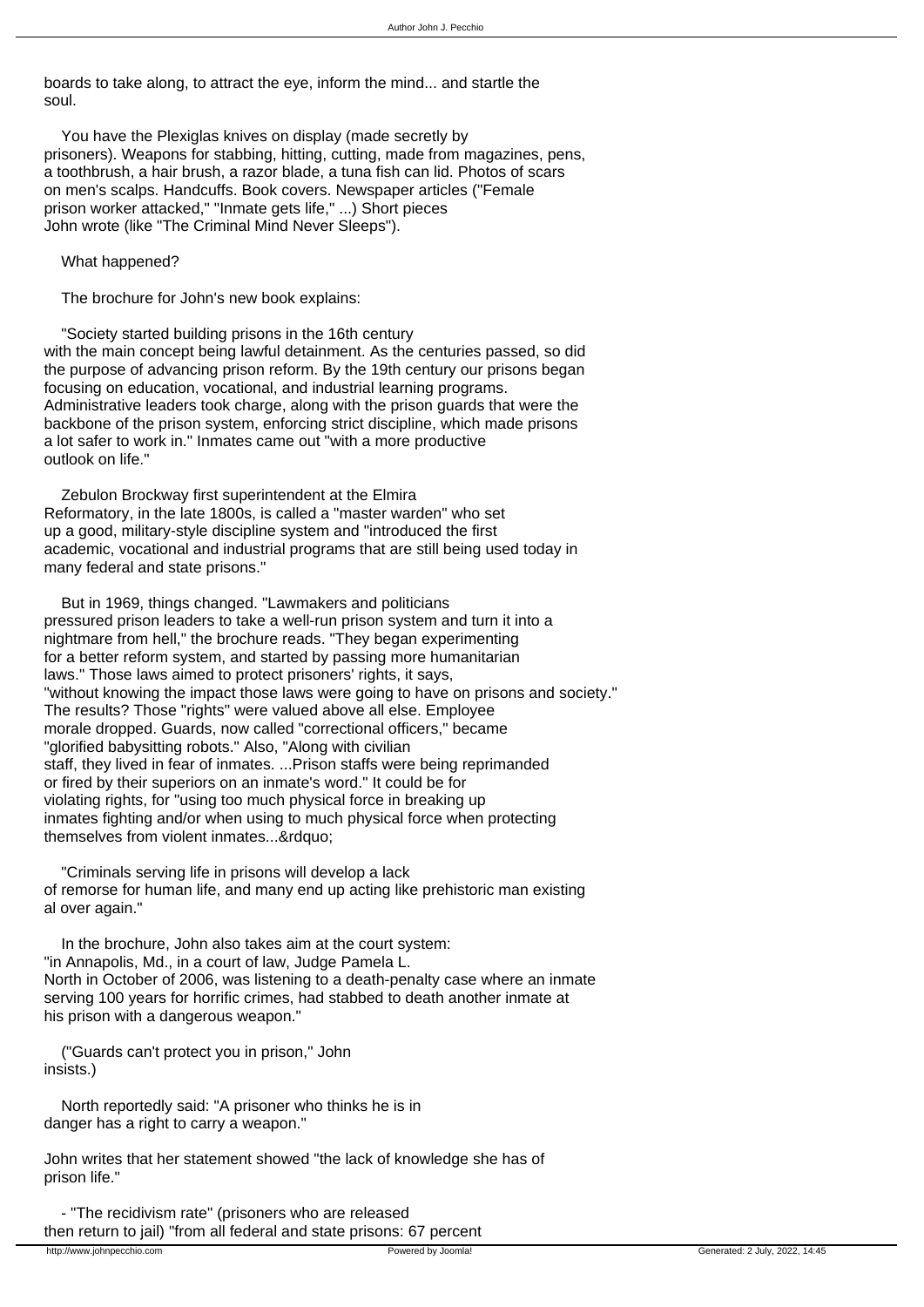repeat felons return in one to three years."

 - The rate one to three years later for felons with 15 or more prior arrests, 80 percent; 90 percent for sex offenders and pedophiles in one to three years.

 - "Because of repeat felons, one law-enforcement office dies every 57 hours."

 - \$35,000-\$40,000 to keep an inmate in prison one year; \$1 million to keep a person on death row for one year

-75 percent of all inmates are school dropouts

 - The US has the highest incarceration rate in the world: 6.9 million in prisons or jail, or on parole.

 "We're not rehabilitating anymore, just pacifying them," John states. "They're not rehabilitated... they're not disciplined."

 He was serving two life sentences for murdering his own baby, wife, and mother-in-law. Weighed almost 300 pounds.

John says the prisoner wrote

a letter to the superintendent, stating "something bad was going to happen" if he wasn't taken out of John's shop. The superintendent, according to John, said he would take care of it.

He never did. He never told John about it.

 John also asked officials to take the prisoner out of his shop "because he was a threat to security, and out of control."

They didn't.

 On Sept. 6, 1991, John asked the man to do something in class. The prisoner swore. John turned away.

 The prisoner hit him. Then he threw him against a shop machine.

 Blood had started streaming down John's face, and his legs went numb. He got to a phone and called for help. They sent him to the hospital.

A few months later, John retired.

"Hell Behind Prison Walls" is more an

autobiography of John's career and the bureaucracy he worked with. "How they set you up, how the prison was changing and I came right into the middle of it," John explains.

 He had good reader response. And as time went by, John saw more TV news, saw what was happening out there. He thought about it...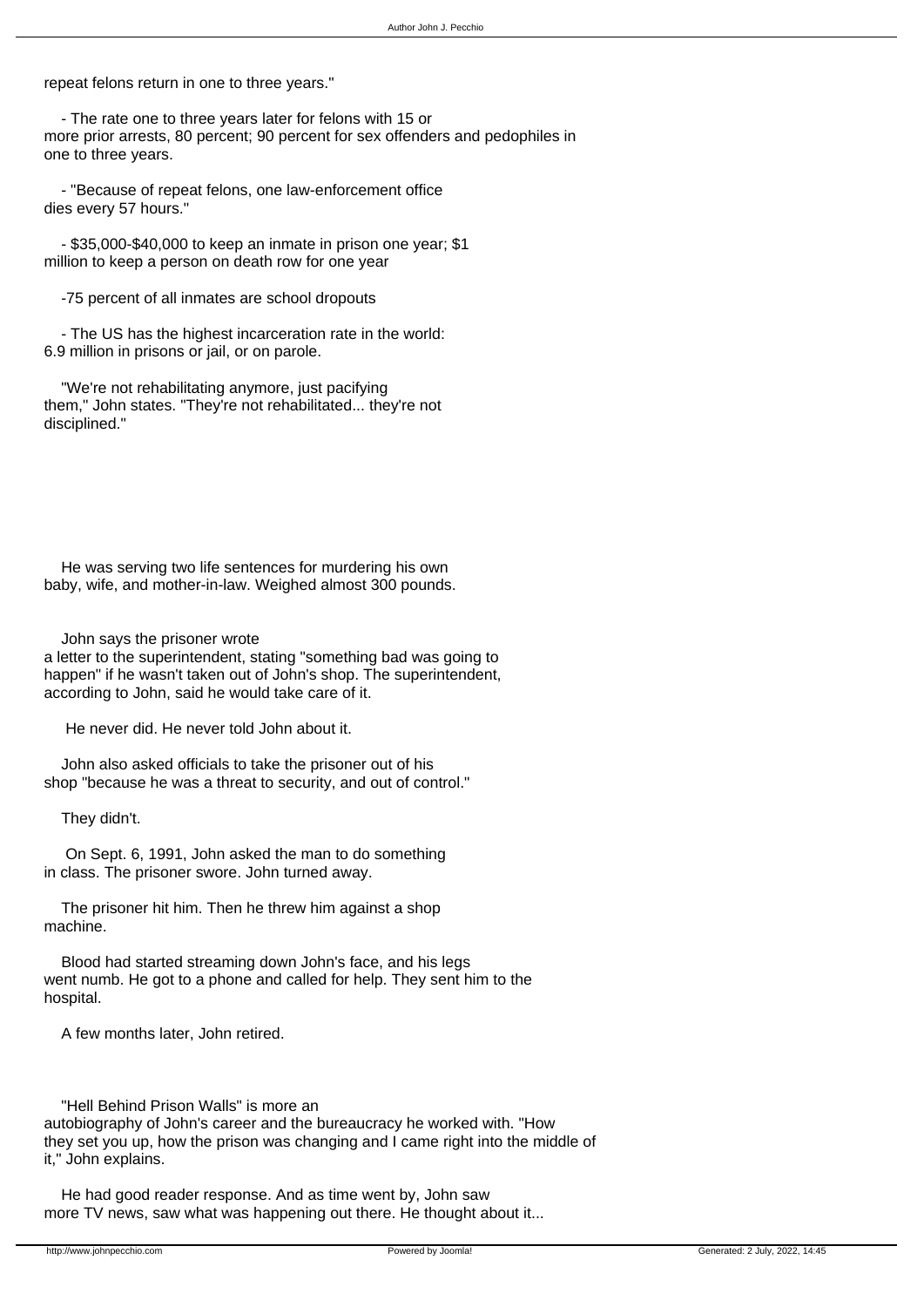"My God!" he realized. He hadn't really told what went on - "I didn't really write anything!" There was so much more he could say.

"And I did it!"

 In "Devil's Den," he looks at the federal and state prisons and their failures, and the courts.

"I' ve gone way beyond. It took a lot of nerve..."

 Setups, escapes, thugs, riots, twisted law, recidivism - John writes about it all, and more, in "Devil's Den." At 500 plus pages, it's a thick book, but with short, readable chapters with titles like "Avila the Killer," "Tuttle the Killer" "Larry the Killer," "The Mentally Disturbed Talking to the Animals," and "prison Nightmares from Hell."

John dives deep into the whole murky pool.

"I'm not afraid anymore!"

John writes about the Briggs case in "Devil's Den":

 "Now that the two law enforcement officers have been shot and killed by Briggs, the justice system is going to make sure that this prisoner's rights will not be violated. We pay for his lawyer. He has a comfortable cell, steady flow of food, medical bills, and tender care. As he waits to enter that lethal injection chamber to be put to death for these terrible crimes he committed, his lawyer is working hard in the background to make sure he finds a loophole in the law to reduce Briggs' death sentence."

Then there was Bucky Phillips. Remember Bucky?

 He was in the local news not long ago, after breaking out of Erie Country Correctional Facility in Alden, N.Y. John followed that story:

 "He was a loser. He was a killer." In and out of prison for 25 years.

 He was due to get out again, but knew more charges were going to land him right back in. So he got an idea...

 I want to be assigned to the prison kitchen! he told a guidance counselor. No, the counselor said.

So Phillips wrote a letter to the New York Central Office. "I'm being discriminated against!" He declared.

 Why? During one certain meal, Phillips received three pieces of cheese, he said. He was supposed to have four!

 The prison superintendent saw the letter before it was mailed. He talked to a Lieutenant on the adjustment board (where inmates are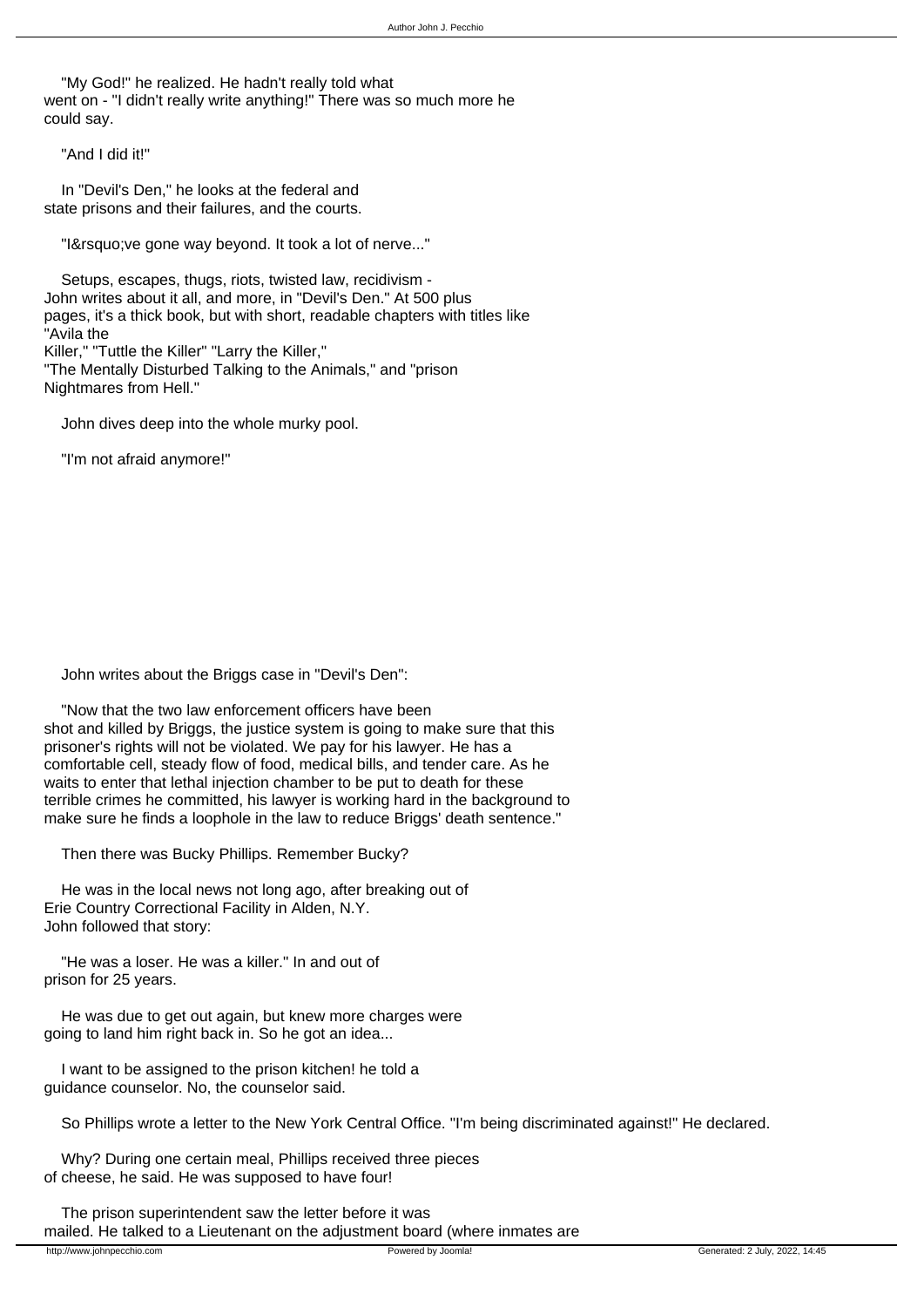sent when violating prison rules). Squash this thing! He ordered.

 The Lieutenant talked to Phillips. I want to be assigned to the prison kitchen! The prisoner insisted again. His RIGHTS were being violated!

 All right, all right, we'll assign you to the prison kitchen, the official said.

Phillips got his way. He went to work in the kitchen.

 There he used a can opener to cut a hole in the kitchen ceiling and escaped.

 He later was re-captured. But not before killing New York State Trooper Joseph Longobardo and injuring troopers Sean Brown and Donald Baker.

 John ends the story. Even though Phillips is back in prison, "he'll be well taken care of."

What do people think of John's books?

 John had a sales tent at the Bloomsburg Fair. A young man with lots of tattoos (John thinks he was a Skinhead) walked by and heard him talking with a couple. "Why do you tell them all that ----?" the young man cursed. "man... you're full of it! You're wrong!"

 But then you have Joy. Joy's a teenager who visited John's table at a past Winterfest in Troy. Later she wrote to him: "Just from listening to you tell us about how prison is I don't ever want to see me or my sister in a place like that!... Kids these days think that it's cool to be all big and bad and go to jail like a criminal but if they only knew what happens maybe we could keep them from doing crime to keep them out of jail." According to John, his first book at one time outsold John Grisham in Elmira.

 And just a few weeks ago, a guard at the Dallas, Pa., state prison wrote to him:

 "I have just recently completed your book 'The Devil's Den of Prison and Justice.' I felt overwhelmed to write you and let you know how much I enjoyed the book. The book revolved around honest and truth and nobody ever said the truth is attractive... I am writing to encourage all citizens that seek the truth about our current prisons to read both books, as ugly as the truth and honesty may be...

 "The average citizen dismisses the idea that grown men can and will act like animals on the inside. We can't imagine that there are inmates that have knowledge that they are HIV-positive and have hepatitis that literally will bite their lips causing themselves to bleed so they can spit at you hoping that some will end up in your eyes or mouth...

 "Shall we discuss perhaps the inmate that use to 'cheek' his medication so that in the evening time he could put the medication in his 'cellies' coffee and rape him after the medication took effect?...

"The inmate has the opportunity for six hours of